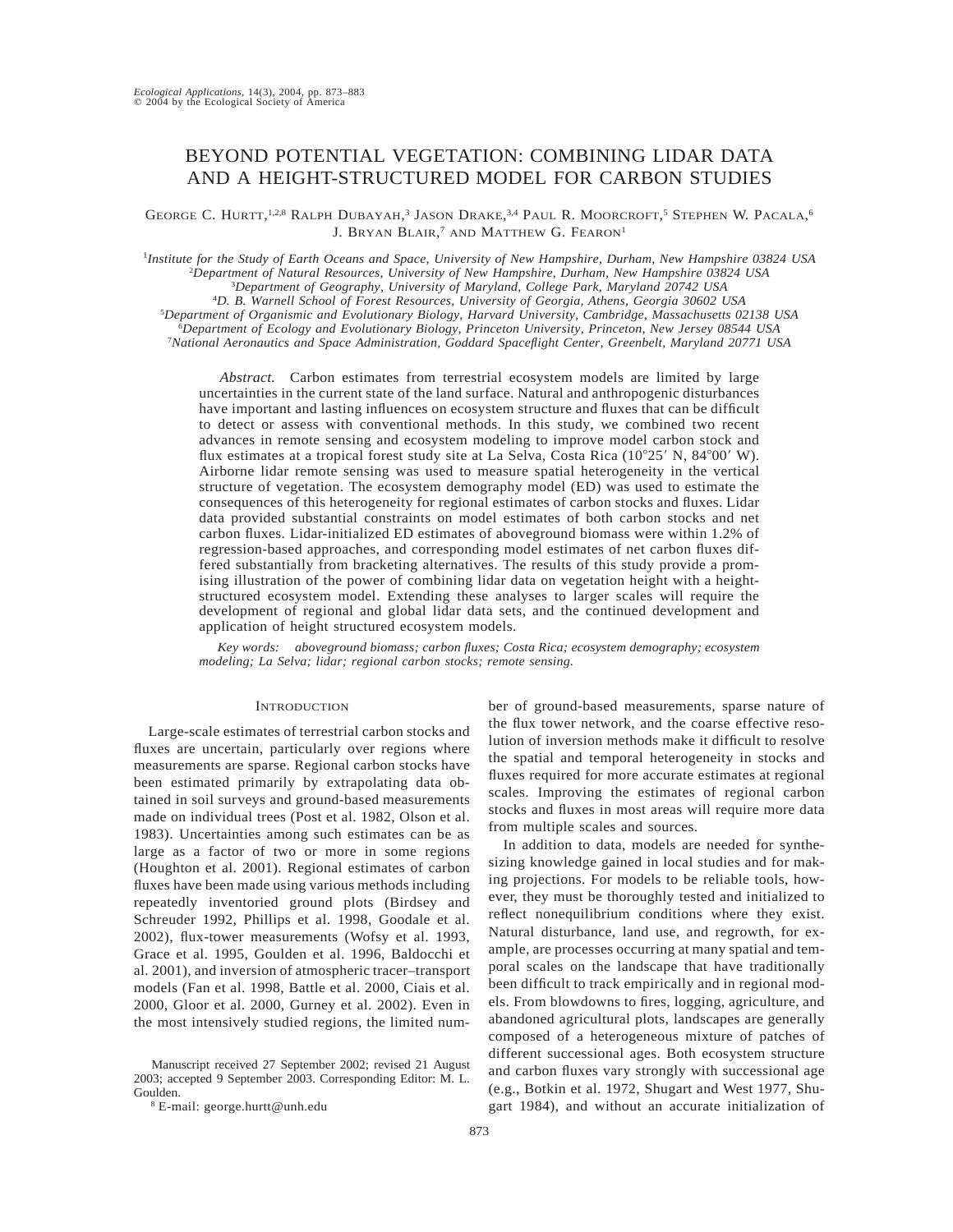these conditions, even the best models are limited in their ability to make reliable projections on policyrelevant time scales.

There are three major approaches to obtaining initial land-surface conditions for ecosystem models. The most common is to assume that vegetation is in its ''potential'' state, i.e., for any land cover class (e.g., broadleaf evergreen) the vegetation is assumed to be in its final condition as determined by climate. This approach has been commonly used in studies that assess ecosystem dynamics in the absence of land use and other disturbance events (Melillo et al. 1993, Potter et al. 1998, Tian et al. 1999). However, without knowledge of land-use activities or the current successional status of lands recovering from prior land use and natural disturbances, carbon estimates for a given area assuming the potential state may be highly inaccurate. For example, a forest in early stages of secondary regrowth likely will have a very different carbon stock and net carbon flux than a mature forest in the same area.

A second approach to obtain initial conditions is to ''spin-up'' models to the present using land-use history information as input. Such an approach has recently been used to estimate the past and current state of U.S. ecosystems as a basis for projecting the future of the U.S. carbon sink (Hurtt et al. 2002). While efforts to construct relevant global land-use history products are needed and ongoing (Ramankutty and Foley 1999, Goldewijk 2001), adequate historical reconstructions are difficult to compile, have significant uncertainties, and are currently unavailable in many regions. In tropical regions, the needed information is typically sparse or nonexistent (Brown 1997).

A third route is to measure initial conditions directly. In principle, the effects of prior land use and disturbances are manifested in the current state of ecosystems. On forested lands, relevant metrics of forest structure include diameter at breast height (dbh), height, species identification, and other attributes. Direct measurements can be obtained on individual plants over plot-sized areas, and potentially over larger areas with statistical sampling approaches such as that used in the U.S. Forest Inventory (Birdsey and Schreuder 1992, Gillespie 1999). However, limited resources and access can make ground-based studies prohibitive in at least some areas. Standardizing field protocols between different regions present additional challenges.

Remote sensing provides another approach for obtaining initial conditions over large areas. Optical remote sensing strategies have successfully been used to characterize land cover, land-cover change, phenology, and other important properties of ecosystems (Skole and Tucker 1993, Myneni et al. 1997, Belward et al. 1999). Optical information has also been used to infer biomass and successional status (Foody et al. 1996, Curran et al. 1997, Lucas et al. 2000, Nelson et al. 2000, Steininger 2000, Myneni et al. 2001). However, many optical metrics, such as those related to leaf area index (LAI), saturate much earlier in succession than biomass and other important structural properties. Passive radar techniques have also made strides in estimating biomass, but have similar challenges (Kasischke et al. 1997). Neither passive optical nor passive radar techniques directly measure the vertical components of the vegetation canopy. Even if such canopy data were available, say for example, a histogram of tree heights for an area, most ecosystem models are not structured such that they could easily assimilate these data.

There have been two recent developments, one in remote sensing technology, the other in ecosystem modeling, that offer the potential for improved carbon estimates based on more accurate representation of initial vegetation conditions. The first is the maturation of airborne and space-based lidar remote sensing of vegetation canopy height structure (Dubayah and Drake 2000, Dubayah et al. 2000, Lefsky et al. 2002). Recent studies have validated the ability of lidar to measure canopy height and vertical structure (e.g., Lefsky et al. 1999*a*, Peterson 2000, Harding et al. 2001, Drake et al. 2002*b*). It has also been shown that such data can be used to infer associated biophysical variables, such as aboveground biomass, with unprecedented accuracy and consistency, even in the most complex canopies, and over large areas (e.g., Lefsky et al. 1999*b,* Means et al. 1999, Lefsky et al. 2001, Drake et al. 2002*a*, *b*, Drake et al. 2003). The second is the development of a new height-structured terrestrial ecosystem model, the ecosystem demography (ED) model (Hurtt et al. 1998, 2002, Moorcroft et al. 2001). ED is particularly amenable to initialization and testing with field and remote sensing data because it is defined at the scale of individual plants. Furthermore, because ED is height structured, its use of canopy structure derived from lidar data is natural and immediate.

The goal of this study was to assess the potential for using lidar observations of tropical forest structure to initialize the ED model for improved estimates of carbon stocks and fluxes. Our approach focused on La Selva, Costa Rica, and used the simplest lidar metric, mean canopy height. First, we tested that ED accurately predicts biomass as a function of canopy height for this site. We next used lidar data to initialize ED to produce spatial estimates of aboveground carbon stocks and net fluxes. Comparisons of the ED-based estimates with field data and regression-based estimates served the dual purpose of enabling an assessment of the efficacy of our approach to model initialization, while providing a validation of important aspects of the ED model.

## NEW DEVELOPMENTS

Lidar (light detecting and ranging) remote sensing is an active technology, analogous to radar, but using laser light (Dubayah and Drake 2000, Dubayah et al. 2000, Lefsky et al. 2002). Pulses of laser energy are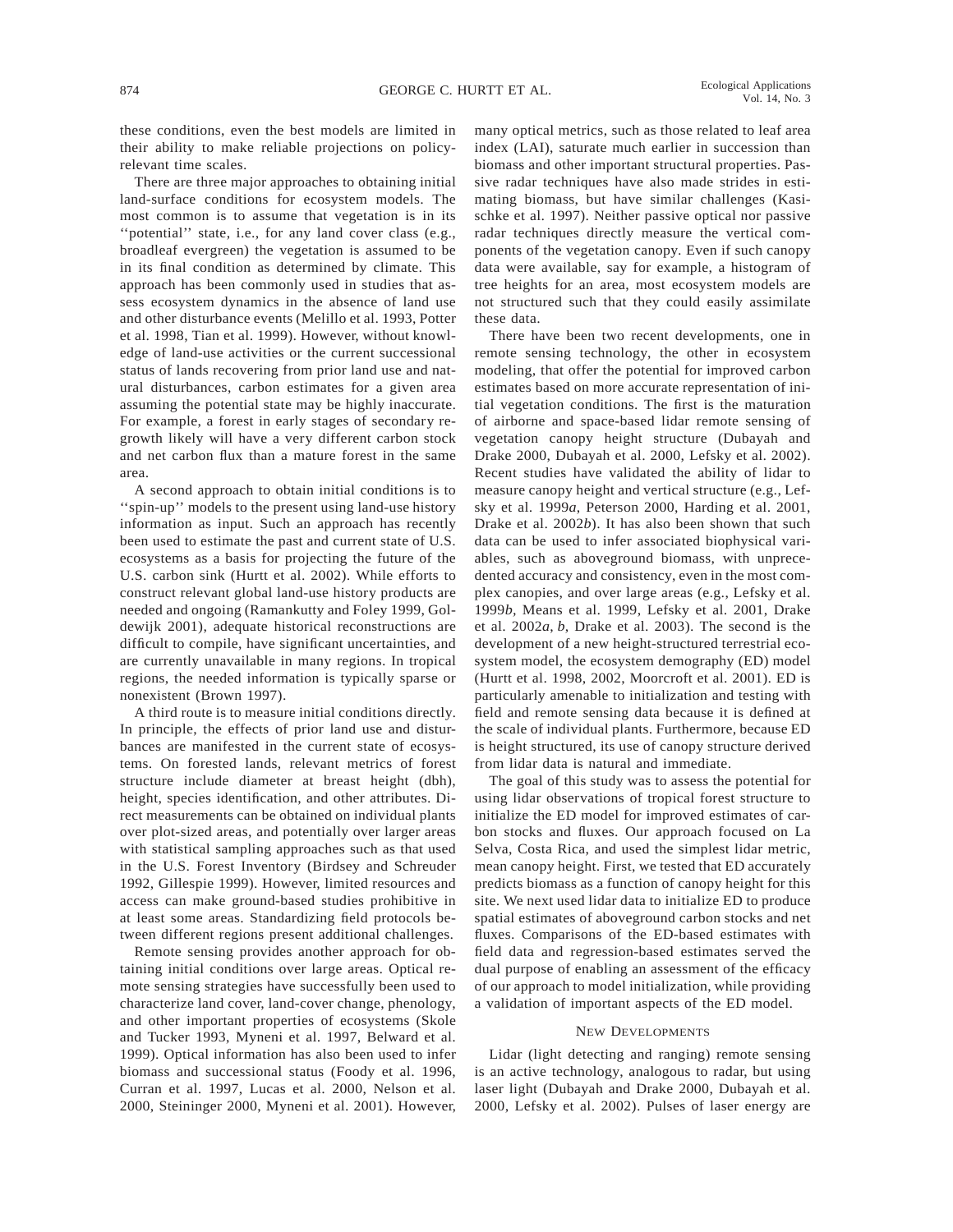

FIG. 1. Remote sensing of canopy vertical structure using the Laser Vegetation Imaging Sensor (LVIS). LVIS images a 1-km swath of 25-m footprints, as shown on left. Each return waveform within a footprint records the amount of nadir reflectance as a function of height, giving the vertical distribution of leaves and branches as shown on the graph at right. A greater amplitude (intensity) is indicative of more canopy material at that height. Canopy height is determined by subtracting the range to the ground from that to the first detectable return or some threshold above that return. Metrics derived from the waveform, such as the height of median energy and the cumulative return, also have been shown to be useful metrics for ecological applications.

fired towards the surface where they reflect off the various structural elements of the surface, such as leaves, branches, and ground. The incident pulse is extended in time (usually Gaussian in shape) so that the return signal is extended as well. The incident Gaussian waveform is returned as a reflected waveform that provides a record of the vertical structure of the surface. Lidar systems record the roundtrip time for these pulses of laser energy to travel between the instrument and the surface, enabling a distance or range measurement to be taken. Where the return signal also includes a return from the ground, the difference in range from the top of the canopy to ground provides a measurement of the height of the canopy. Similarly, by reference to the ground, the height of any element of vertical forest structure (e.g., the bottom of the canopy or midstory) may be estimated (see Fig. 1).

Numerous studies have validated the ability of lidar to measure canopy height and canopy vertical structure in a variety of forest ecosystems (e.g., Nelson et al. 1988, Naesset 1997, Magnussen et al. 1999, Lefsky et al. 1999*a*, Drake and Weishampel 2000, Peterson 2000, Harding et al. 2001, Parker et al. 2001, Drake et al. 2002*b*). Lidar may also be used to infer associated biophysical variables, such as aboveground biomass, with high accuracy and consistency (e.g., Lefsky et al. 1999*b*, 2001, Means et al. 1999, Harding 2001, Drake et al. 2002*a*, *b*). Recent results from the Vegetation Canopy Lidar (Dubayah et al. 1997) calibration/validation campaign over dense tropical forests surrounding La Selva Biological Station have confirmed that lidar data may be used to accurately retrieve canopy heights, basal area, mean stem diameter, and aboveground carbon across a spectrum of successional conditions (Peterson 2000, Drake et al. 2002*a*). As such, lidar instruments provide a suite of important land surface characteristics (Dubayah and Drake 2000) that can

be used to initialize terrestrial ecosystem models (see Lefsky et al. 2002 for a review of lidar applications in terrestrial ecology).

A second development is an individual-based terrestrial ecosystem model, ED (ecosystem demography), that addresses the challenges of scaling up local heterogeneity in studies of regional ecosystem dynamics (Hurtt et al. 1998, 2002, Moorcroft et al. 2001). ED is a stochastic simulator of vegetation dynamics with integrated submodels of plant growth, mortality, phenology, biodiversity, disturbance, hydrology, and soil biogeochemistry. Individual plants of different functional types compete mechanistically in ED under local environmental conditions for light, water, and nutrients. ED differs from most other terrestrial models by formally scaling up physiological processes through vegetation dynamics to ecosystem scales, while simultaneously modeling natural disturbances, land use, and the dynamics of recovering lands. ED has recently been implemented in South and Central America (Moorcroft et al. 2001), the United States (Hurtt et al. 2002), and is under development as a global model. Of particular relevance to this study is the fact that all plants in ED have an explicit height, a property that creates the potential for direct connection to lidar remote sensing.

# STUDY AREA AND DATA

La Selva Biological Station is located in the Atlantic lowlands of northeastern Costa Rica at 35–150 m elevation near the town of Puerto Veijo de Sarapiqui. The area is classified as Tropical Wet Forest (Holdridge et al. 1971, Hartshorn and Hammel 1994) and receives a mean rainfall of 4000 mm per year (Sanford et al. 1994, Matlock and Hartshorn 1999).<sup>9</sup> La Selva has been well characterized in terms of forest demography and

<sup>&</sup>lt;sup>9</sup> URL:  $\langle$ http://www.ots.duke.edu/en/laselva/ $\rangle$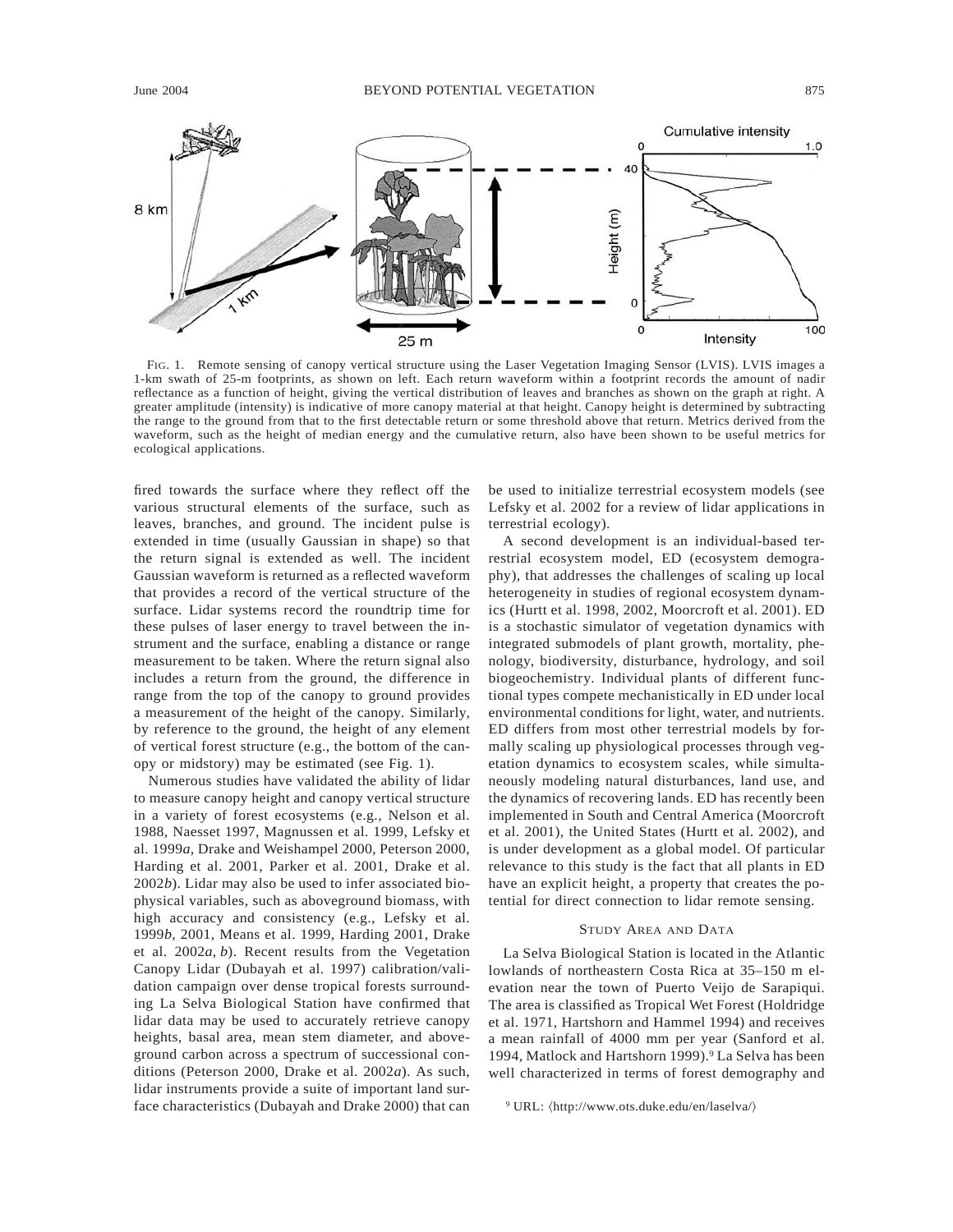

FIG. 2. (a) Map of canopy heights measured by Laser Vegetation Imaging Sensor (LVIS) and a corresponding land cover map of La Selva Biological Station in Costa Rica. (b) Distribution of mean canopy heights measured by LVIS from areas with three different land-use histories. The spatial patterns of canopy heights illustrate the utility for using lidar to distinguish among forests in various stages of succession.

structure (e.g., Guariguata et al. 1997, Clark and Clark 2000), land-use history (Pierce 1992, Read et al. 2001), edaphic conditions (Clark et al. 1999) and many other biotic and abiotic characteristics (McDade et al. 1994). In addition, a  $50 \times 100$  m grid system with permanent monuments has been precisely surveyed and installed over a large portion of the landscape enabling the georeferencing of the landscape with remote sensing and other ancillary data (e.g., see Rocchio 2000, Hofton et al. 2002).

La Selva has an important history of land use that is still evident in the structure of the vegetation and the functioning of the ecosystems found there (McDade et al. 1994). The landscape is comprised of a mixture of plantations and agroforestry patches, secondary forests of various ages, selectively logged forests, and oldgrowth tropical wet forests. In addition, the soil types at La Selva are found in  $\sim$  52% of the lowland tropics. Field measurements from areas with different land-use histories were used to derive plot-level mean canopy heights and aboveground biomass estimates.

In March of 1998, the laser vegetation imaging sensor (LVIS; Blair et al. 1999, Dubayah et al. 2000) collected lidar data over areas of Costa Rica including La Selva. LVIS was flown at an altitude of  $\sim$ 8 km with a nominal footprint size of 25 m diameter. LVIS foot-

prints were spaced every  $\sim$ 9 m across track, for a total swath width of 1 km, and were spaced  $\sim$ 27 m along track for approximately contiguous coverage. The return waveform was digitized at 60 cm vertical increments giving a detailed description of canopy vertical structure. Several flights were conducted over La Selva to provide nearly complete coverage (Fig. 2).

# METHODS AND RESULTS

Our goal was to combine lidar data and a heightstructured ecosystem model to take advantage of the relationships that exist between vegetation height and ecosystem structure and dynamics. These relationships are expected to exist because as forests grow during succession, plants get larger and taller, and stand level biomass tends to accumulate at a decelerating rate (Botkin et al. 1972, Shugart and West 1977, Shugart 1984, Saldarriaga et al. 1988, Moorcroft et al. 2001). Therefore, information on vegetation height should be a powerful indicator of important ecosystem properties. To illustrate this idea, we ran ED (ecosystem demography) under climatological conditions to produce projections of how forest structure can be expected to change through succession at La Selva. ED estimates were calculated using the version of ED described in Moorcroft et al. (2001), and following that study, used the mean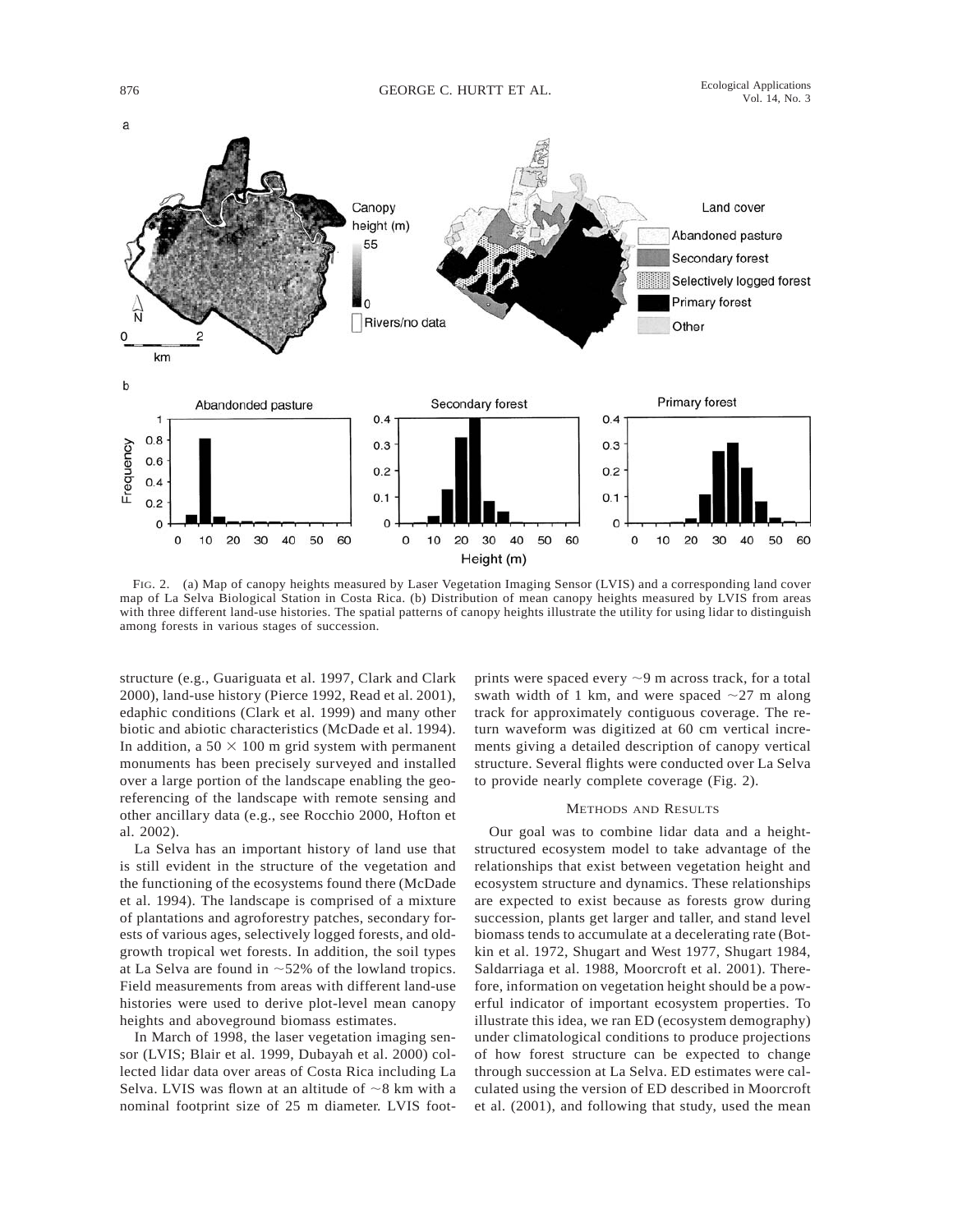

FIG. 3. Normalized (fraction of maximum value) estimates from the ED (ecosystem demography) model of leaf area index (LAI), mean canopy height, and aboveground biomass through time for La Selva, Costa Rica. To produce these estimates, ED was run from an initial condition of seedlings of all functional types as specified in Moorcroft et al. (2001). LAI saturates relatively quickly as a function of stand age. In contrast, mean canopy height and biomass saturate over longer time periods. This implies that conventional remote sensing approaches may not easily be able to distinguish primary from secondary forests, while lidar-derived height data should provide more information on successional status.

values of 1987 and 1988 climate data from NASA-ISLSCP (International Satellite Land Surface Climatology Project) Initiative I (Meeson et al. 1995, Sellers et al. 1995). Normalized model output for three important variables: aboveground biomass, mean canopy height, and LAI are shown in Fig. 3. Note that biomass is projected to take more than 200 years to equilibrate. LAI, in contrast, is expected to saturate in only 10–15 years at  $\sim$ 12% of the final biomass. Mean canopy height saturates more slowly than LAI and is therefore expected to be an informative indicator of biomass later into succession. Mean canopy height is also retrievable by lidar.

Given these expected relationships between canopy height and ecosystem structure, we assessed the efficacy of using lidar data with the ED model at La Selva. We first produced a map of aboveground carbon stocks for validation by applying an empirical relationship between field-based estimates of carbon and the height of median energy derived by lidar (described later in the *Methods and results*). We then produced a comparable map of ED estimates of aboveground carbon stocks using lidar estimates of canopy height to initialize the ED model. Thus initialized, ED was used to produce corresponding estimates of the spatial distribution of mean aboveground net carbon fluxes over the region. This methodology is summarized in Fig. 4. Before implementing this methodology, we first validated ED estimates of biomass as a function of canopy height.

# *Biomass estimates as a function of canopy height*

Before lidar data may be used to initialize ED, it is important to verify that there is close agreement be-



# Regression-based approach

FIG. 4. Summary of the methodology for the regression-based and ED (ecosystem demography)-based approaches. The top row illustrates the regression-based approach in which field data and lidar data are statistically related and used to produce mapped estimates of carbon stocks. The bottom row illustrates the use of lidar data to initialize the ED model to produce mapped estimates of carbon stocks and net fluxes. Regression-based and ED-based estimates of carbon stocks are compared for validation.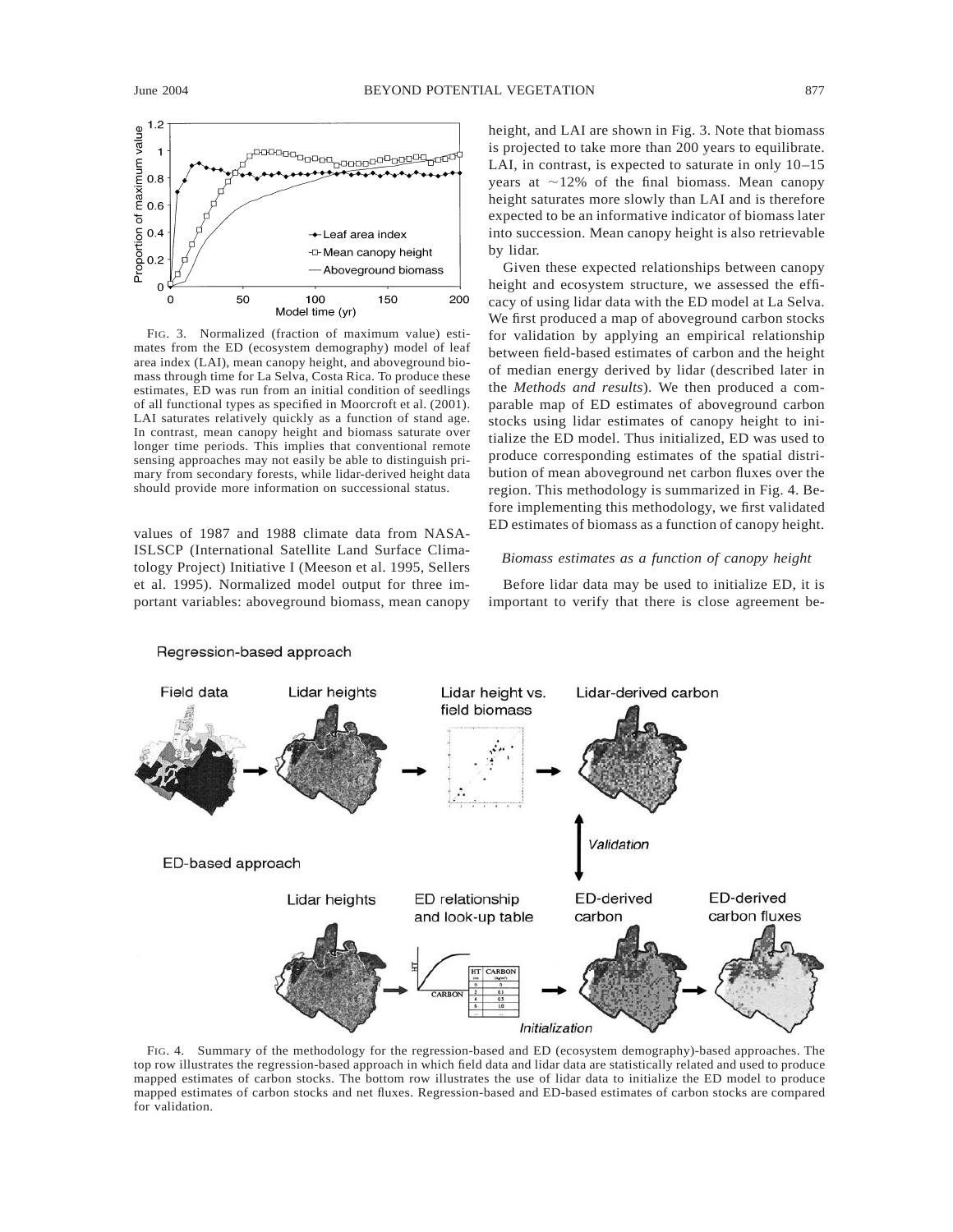

FIG. 5. Estimates of aboveground biomass at La Selva from field-based, regression-based, and ED (ecosystem demography)-based methods in stands of different mean canopy height (representing different canopy ages).

tween field-based and model-based estimates of biomass as a function of vegetation height. If this is not the case, then initialization of ED using stand height would lead to an inaccurate initialization of biomass. To investigate this, we compared ED estimates of aboveground biomass (AGB) with estimates from fieldbased and regression-based techniques at four key plots in the domain (Fig. 5). These plots differ in successional age, and are 14, 22, 33 years old, and ''old growth,'' respectively. Field-based estimates of plotlevel AGB were estimated by applying a tropical wet forest equation (Brown 1997) to all stem diameters  $(\geq 10$  cm at breast height or above buttressing) in 18 old-growth forest plots (0.5 ha per plot), three secondary forest plots (0.5 ha per plot), and three agroforestry plots (0.25 ha per plot) (see Drake et al. 2002*a*, 2003).

Regression-based estimates were produced using the lidar height of median energy metric and applying a plot-level linear regression equation between this statistic and the field-estimated AGB after Drake et al. (2002*a*). The height of median energy and mean canopy height were shown to be highly correlated with each other and both are strong predictors of biomass (Drake et al. 2002*a*). However, because the former produced significantly better results, it is the metric we use here. Note that because the relationships between lidar and field-based estimates of AGB have already been developed and validated (Drake et al. 2002*a*), either could have been used for plot-level comparisons with ED. We have presented both for clarity and to illustrate the strength of the relationship between lidar and fieldbased estimates of AGB. ED-based estimates of AGB were obtained using lidar estimates of mean canopy height as an index to the set of ED model estimates representing 0–200 years of succession at the site.

ED-based and regression-based estimates of AGB agree well with field estimates at all four plots (Fig. 5). This suggests that ED produces a reasonable relationship between biomass and mean canopy height and

serves as a partial validation of model structure and parameterization. To investigate this further, we plotted regression-based and ED-based estimates of aboveground biomass as a continuous function of mean canopy height. To convert biomass to carbon units, we assumed a carbon to biomass ratio of 0.5. Regressionbased and ED-based estimates are in close agreement up to a mean canopy height of  $\sim$ 29 m (Fig. 6). This result provides the basis for using lidar measurements to produce a reliable initialization of the aboveground biomass within ED. Above 29 m, the comparison degrades because the mean canopy height in ED asymptotes earlier than observed. The consequences of this property of the model are evaluated below.

#### *Spatial distribution of aboveground carbon stocks*

Given that there was close agreement between regression-based and ED-based techniques, we next initialized ED with lidar data to produce a map of estimated carbon stocks that can be compared to a map of carbon stocks produced using a regression-based approach. To produce the regression-based map, we created a spatial grid of lidar height of median energy at 1.0 ha resolution, and used these values as input to the regression equation (Drake et al. 2002*a*). The map of ED estimates was created by first producing a spatial grid of lidar mean canopy heights at 1.0 ha. The values in this grid were then used to index a set of ED model



FIG. 6. Aboveground carbon estimates from regressionbased (lidar) and ED (ecosystem demography)-based methods as a function of mean canopy height. The solid line gives the relationship between carbon stocks and lidar height, with dashed lines showing the 95% confidence bounds (assuming a zero intercept). Note that the ED model estimates of carbon as a function of height are within the confidence bounds across most of the height range. Above 29 m, ED estimates asymptote earlier than observed in the field.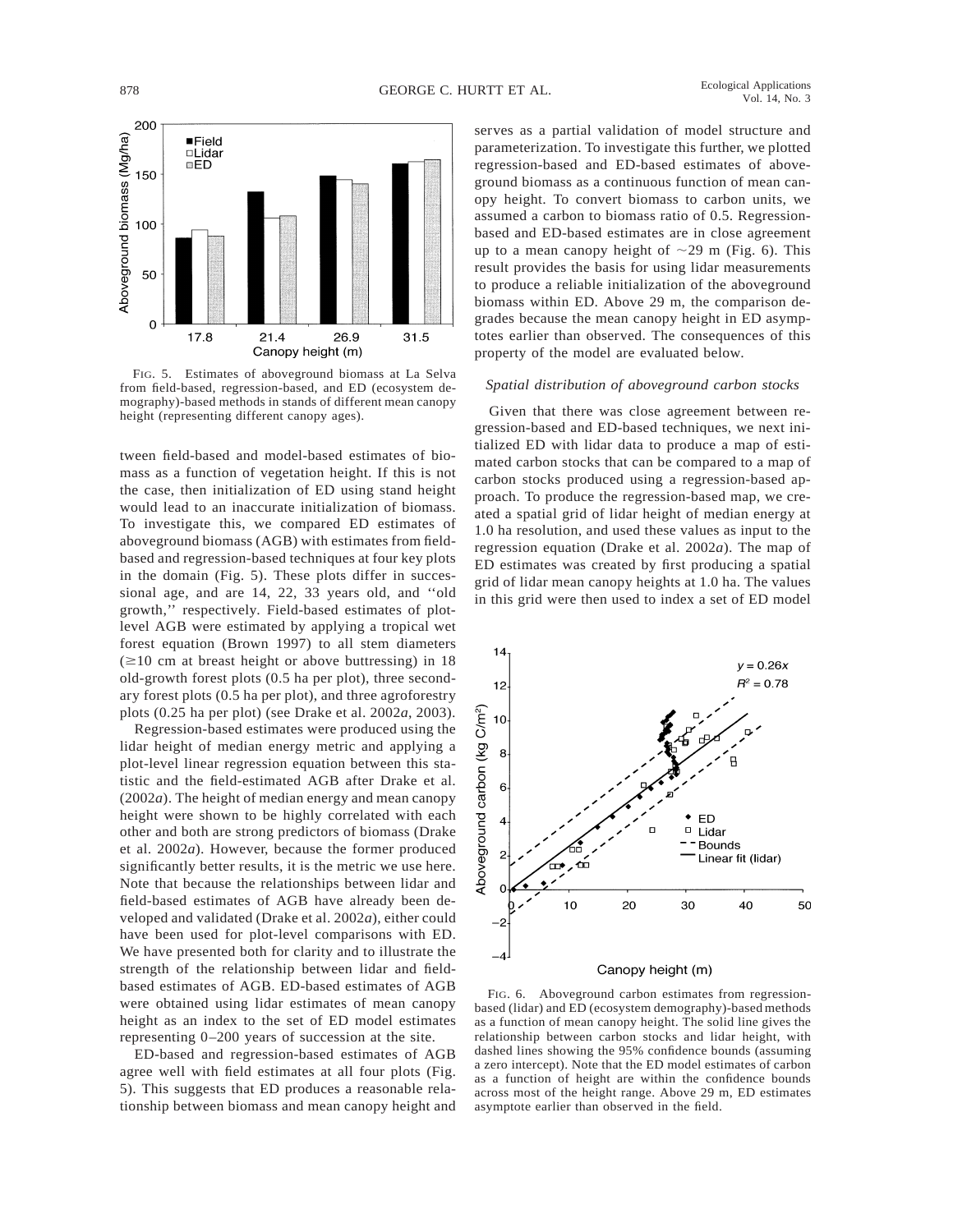

FIG. 7. Estimates of aboveground carbon stocks using lidar data as input to (a) regression-based (lidar), and (b) ED (ecosystem demography)-based methods. (c) Map of the differences between the regression-based and ED-based estimates (lidar–ED). (d) Histogram of the differences mapped in panel c.

results that relate aboveground carbon stocks to canopy height.

Fig. 7 illustrates the close agreement between the regression-based and ED-based maps of carbon stocks. Using a map of land cover as a reference (Fig. 2), areas of abandoned pastures, secondary forest, and oldgrowth forest are all clearly distinguishable by their different carbon densities in both the ED-based and the regression-based maps. Areas of secondary forest in the northwestern portion of La Selva were estimated



FIG. 8. ED (ecosystem demography)-based estimates of mean aboveground net flux (kg  $C \cdot m^{-2} \cdot yr^{-1}$ ) using lidar mean canopy height for input. To produce these results, ED was run with the means of 1987 and 1998 climate data from NASA-ISLSCP Initiative I, as described in Moorcroft et al. (2001).

to have lower carbon densities than adjacent patches of old-growth forest. The map of differences between the two techniques (Fig. 7c) showed little spatial coherence in the differences, and the histogram of differences (Fig. 7d) had a mean close to zero, suggesting little if any systematic error or bias. In addition to this spatial similarity, there was also close agreement between the estimates of area totals using both techniques. The total aboveground carbon stock within the La Selva boundary was estimated to be 118 658 Mg using ED and 119 988 Mg using the regression-based approach. These estimates translated to a domain mean of 6.92 kg  $C/m^2$  and 7.0 kg  $C/m^2$ , respectively, a difference of 1.2%.

# *Spatial distribution of aboveground carbon fluxes*

We next used lidar data and ED to produce spatially resolved estimates of mean aboveground net carbon flux. This involved using the same grid of canopy heights used above to index ED estimates of mean aboveground net carbon flux. These estimates are generally a decreasing function of mean canopy height, because as stands get taller and accumulate more biomass during succession, they tend to approach an equilibrium state when growth equals mortality (in constant environmental conditions). The specific set of estimates produced are for ''average'' climate conditions as defined by the two-year mean climate data used as model input (Moorcroft et al. 2001).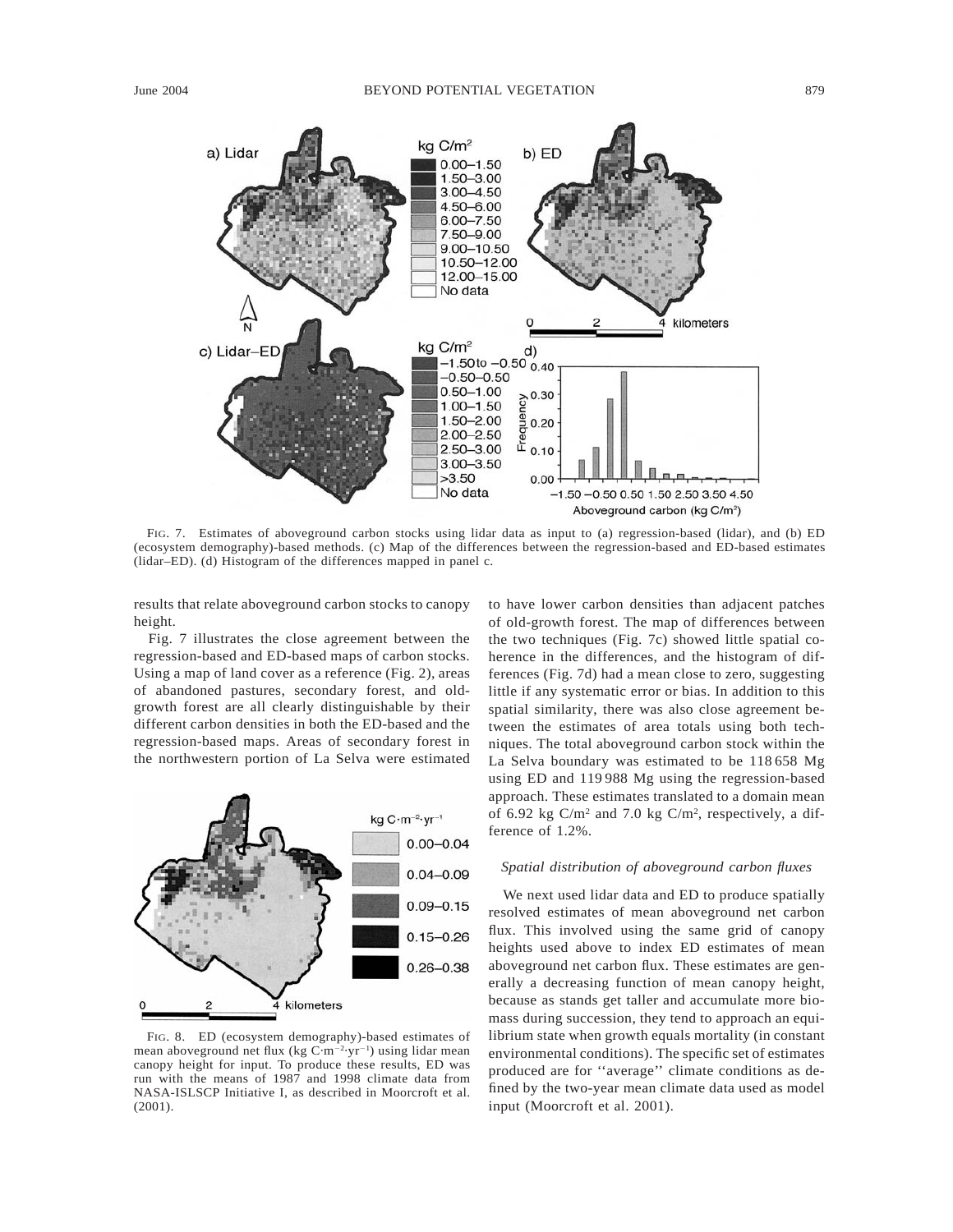Vol. 14, No. 3

Fig. 8 shows the spatial estimates of average aboveground net carbon flux from ED. Areas of abandoned pastures, secondary forest and old-growth forest are all clearly distinguishable by their estimated fluxes. Areas of relatively low mean canopy height (e.g., secondary regrowth) were estimated to be accumulating carbon relatively quickly, whereas areas of relatively high mean canopy height (e.g., older growth) were estimated to have lower net carbon fluxes. The total mean aboveground net carbon flux within the La Selva boundary was estimated to be 991 Mg C/y or  $0.058$  kg C·m<sup>-2</sup>·yr<sup>-1</sup>.

#### **DISCUSSION**

Data on vegetation canopy height collected from an airborne large-footprint lidar instrument were effectively used to initialize a height-structured ecosystem dynamics (ED) model. The ability to obtain these initial conditions from remotely sensed observations is a major step forward in carbon modeling because it ultimately allows for carbon flux predictions based not on potential vegetation, but the actual vegetation structure present. In so far as the structure is representative of the actual successional state of forest, vis a vis landuse history and disturbance, the resulting estimated stocks and fluxes should be more accurate. Other remote sensing techniques may not be as well suited to initialize terrestrial ecosystem models because the metrics they provide may reach an asymptote early in the process of regrowth. In contrast, lidar remote sensing measures vertical forest structure. The vertical structural properties of forests contain more information that can be used to initialize the aboveground state of terrestrial ecosystem models.

In general, it is exceptionally difficult to validate terrestrial ecosystem models over large spatial scales given the sparse plot network from which in situ observations of important diagnostic variables, such as biomass, may be derived. It long has been a goal of remote sensing to provide the ground truth required to validate such models over large scales. The work presented here takes a significant step forward in that direction. By statistically linking spatially continuous lidar data with sparse plot data, we were able to produce spatially continuous fields of biomass and carbon that could be compared with those from ED across the entire landscape of La Selva. Even though lidar heights were used to initialize ED, the overall agreement between estimates from ED and those derived from field-based and regression-based approaches nonetheless served as validation of many aspects of the ED model.

The aboveground carbon content of terrestrial ecosystems is the result of many factors including climate, ecosystem dynamics, land use, disturbance, and others. Even for a given canopy height, the ability of ED to estimate reasonable values of biomass is a partial validation of the model. To produce estimates of biomass, ED must predict a reasonable combination of underlying plant density and size structure. The individual-



FIG. 9. Estimates of domain mean aboveground carbon stocks (bars) and net carbon fluxes (dashed line). ED-based estimates use lidar canopy height data for initialization, and range bars indicate the range of uncertainty in stocks and fluxes. For comparison, B1 and B2 are ''bracketing'' scenarios that do not use lidar data for model initialization. The entire domain is assumed to be early in succession in B1 and late in succession in B2.

based plant allometry within ED is important to this, but the estimates also depend on rates of plant growth, recruitment, and mortality.

The ability to compare the spatial distribution of carbon stocks obtained from lidar using the regressionbased approach with comparable estimates from ED provided opportunities to analyze model estimates in ways not otherwise possible. The map of the differences between the two shows that in most cases there was excellent agreement between ED and regressionbased estimates. Those areas where there are discrepancies are easily identifiable spatially and provide the basis for investigating model estimates further in a geographic context. For example, large differences occurred in some isolated old-growth areas of La Selva where regression-based estimates of carbon were greater than ED estimates. These errors occur because trees in ED were parameterized to have a maximum height that is shorter than observed at La Selva. Without this methodology, identifying and understanding these differences would be difficult.

The use of lidar data provided an important constraint on model estimates of carbon stocks and fluxes beyond the assumption of potential vegetation. To illustrate this, we estimated the range of uncertainty in carbon stocks and fluxes assuming that no information on vegetation height or successional status was available. In this case we have two ''bracketing'' scenarios. In the first scenario, the entire domain is assumed to be low biomass (''young'') and rapidly regrowing. In the second scenario, the domain is assumed to be high biomass (''old growth'') and in approximate carbon balance. In these cases, mean aboveground carbon stocks and aboveground net carbon fluxes were estimated to be in the range of  $1.0-11$  kg C/m<sup>2</sup> and  $0.4-$ 0.0 kg  $C \cdot m^{-2}$ ·yr, respectively (Fig. 9). These ranges included the range of relevant estimates from ED, as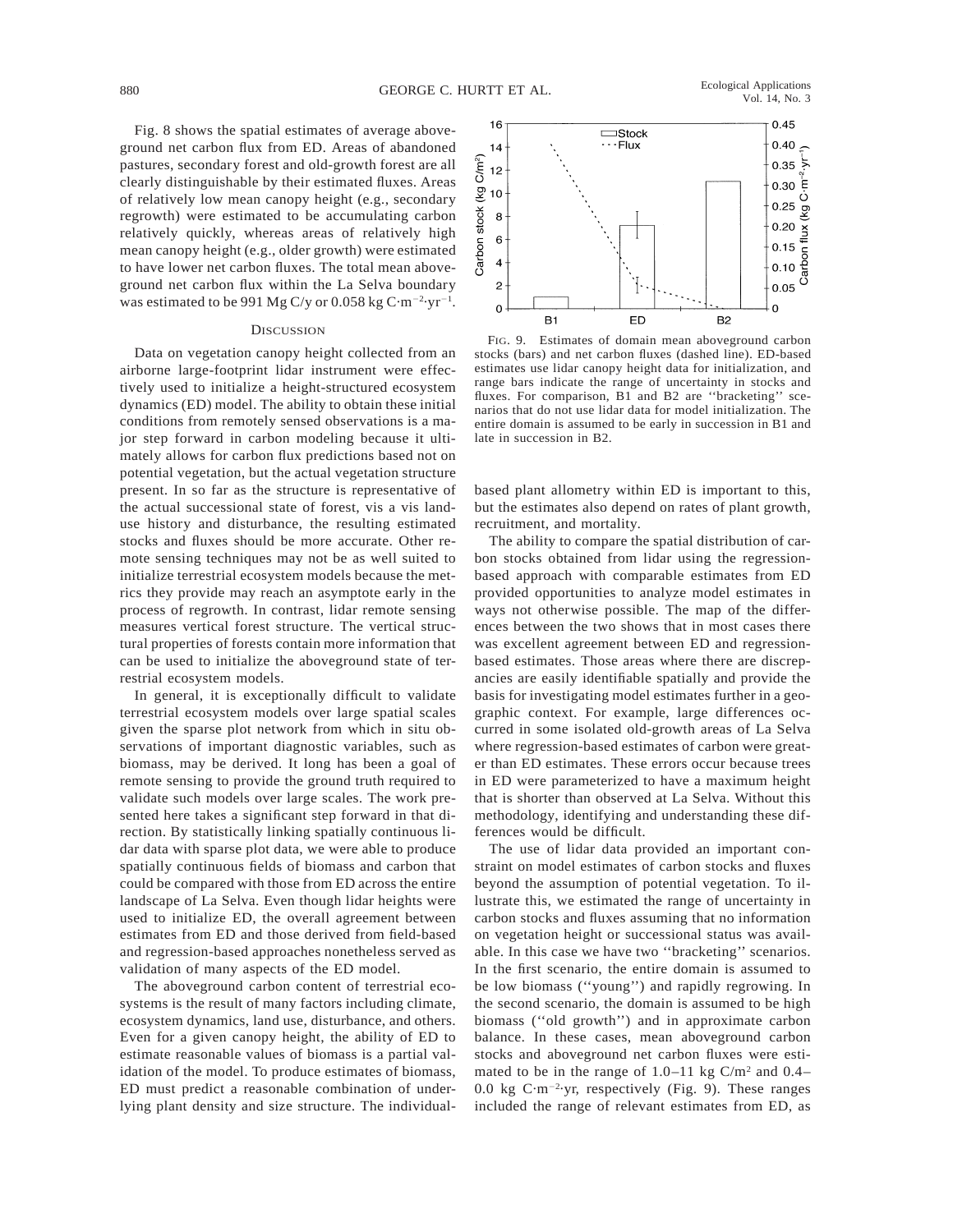well as the regression-based estimates of plot level biomass. For comparison, using lidar canopy height for initialization of ED gave domain mean values of 6.1– 8.4 kg C/m<sup>2</sup> and 0.04–0.08 kg C·m<sup>-2</sup>·yr·<sup>-1</sup>. To compute these narrower ranges, we applied upper and lower bounds for the biomass and associated carbon fluxes to the plots with a height greater than or equal to the maximum mean canopy height in ED. Specifically, for one bound we assumed these plots all had the maximum biomass estimated by ED after 200 years of simulation and were in carbon balance (i.e., 10.5 kg C/m<sup>2</sup>, and 0.0 kg  $C \cdot m^{-2} \cdot yr^{-1}$ ). For the other bound, we assumed these plots all had the biomass and associated net carbon flux of sites when they first reach the maximum canopy height during succession (i.e.,  $6.7 \text{ kg C/m}^2$  and  $0.06 \text{ kg}$  $C·m^{-2}·yr^{-1}$ ).

In extending the analyses using lidar data and ED to estimate aboveground net fluxes, forest patches with low canopy heights were effectively assumed to be younger in recovery from past disturbance, and hence accumulating carbon faster than taller patches. However, some forest patches may contain relatively short vegetation for other reasons, such as limitations caused by fine-scale topography or edaphic factors. Detailed information on two potential variables, slope and soil type, were used to explore the importance of these factors at La Selva. We first examined the potential effects of slope on canopy heights within old-growth plots. We did not find a significant relationship between slope and lidar canopy height within the old-growth areas (*R*<sup>2</sup>  $= 0.032$ ). We next looked for potential effects of soil type on canopy height. We used five broad soil types that were defined by Clark et al. (1999): recent alluvium, old alluvium, stream associated, swamp associated, and residual soils (from former lava flows). An ANOVA test for differences in lidar canopy height within each soil category showed that there were significant differences in canopy heights across soil categories ( $P < 0.01$ ). A Bonferroni multiple comparison test revealed that canopy heights in the residual soil class were significantly different ( $P < 0.05$ ) from all other soil classes. The mean lidar canopy height in the residual soil areas was 30.8 m, whereas the mean height from the remaining soil classes was 33.6 m, a difference of 2.8 m. This difference was near the limit of our lidar height sensitivity at La Selva (Peterson 2000) and was thus difficult to evaluate in terms of importance. In the future, it is expected that ED will need to be extended to track the consequences of these forms of fine-scale environmental heterogeneity to yield improved estimates of net carbon fluxes.

The approach presented here focused on the simplest lidar metric, mean canopy height. Additional information on ecosystem structure may be obtainable by using other lidar metrics. For example, the subgrid scale distribution of canopy heights and the vertical foliar profiles may allow for improved description of ecosystem state. There is a potential wealth of information in lidar profiles and their spatial distributions that is at this stage largely unexplored.

The results of this study provide a promising illustration of the power of combining lidar data on vegetation height with a height-structured ecosystem model. Extending these analyses to larger scales will require the development of regional and global lidar data sets, and continued model development. The data used in this study have been acquired as part of the VCL calibration and validation program for various biomes, but have very limited spatial extents. The first global lidar observations will come from the ICESat mission (Zwally et al. 2002) and should prove useful for extending the approaches described here to large-scale estimates of carbon stocks and fluxes.

#### **ACKNOWLEDGMENTS**

We thank Michelle Hofton, and Birgit Peterson (University of Maryland) for their contributions to this research. We also thank John Weishampel (University of Central Florida), Robert Knox (NASA/GSFC), David Clark (University of St. Louis Missouri), and Steve Prince (University of Maryland) for their efforts as part of the Vegetation Canopy Lidar calibration and validation experiment at La Selva. This research was supported by a NASA grant for the implementation of the Vegetation Canopy Lidar Mission (R. Dubayah) and a grant from the NASA Terrestrial Ecology Program (R. Dubayah and G. C. Hurtt).

#### LITERATURE CITED

- Baldocchi, D., E. Fagle, L. H. Gu, R. Olson, D. Hollinger, S. Running, P. Anthoni, C. Bernhofer, K. Davis, R. Evans, J. Fuentes, A. Goldstein, et al. 2001. FLUXNET: a new tool to study the temporal and spatial variability of ecosystem-scale carbon dioxide, water vapor, and energy flux densities. Bulletin of the American Meterological Society **82**(11):2415–2434.
- Battle, M., M. L. Bender, P. P. Tans, J. W. C. White, J. T. Ellis, T. Conway, and R. J. Francey. 2000. Global carbon sinks and their variability inferred from atmospheric  $O_2$  and delta C13. Science **287**:2467–2470.
- Belward, A. S., J. E. Estes, and K. D. Kline. 1999. The IGBP-DIS global 1-k land cover data set DISCover: a project overview. (Photogram.) Engineering Remote Sensing **65**: 1013–1020.
- Birdsey, R. A., and H. T. Schreuder. 1992. An overview of forest inventory and analysis estimation procedures in the eastern united states—with emphasis on the components of change. General Technical Report **RM-214**. USDA Forest Service, Rocky Mountain Forest and Range Experiment Station, Fort Collins, Colorado, USA.
- Blair, J. B., D. L. Rabine, and M. A. Hofton. 1999. The laser vegetation imaging sensor (LVIS). ISPRS Journal of Photogrammetry and Remote Sensing **54**:115–122.
- Botkin, D. B., J. F. Janak, and J. R. Wallis. 1972. Some ecological consequences of a computer model of plant growth. Ecology **60**:849–873.
- Brown, S. 1997. Estimating biomass and biomass change of tropical forests: a primer. UN-FAO Forestry Paper **134**, Rome, Italy.
- Ciais, P., P. Peylin, and P. Bousquet. 2000. Regional biospheric carbon fluxes as inferred from atmospheric  $CO<sub>2</sub>$ measurements. Ecological Applications **10**:1574–1589.
- Clark, D. B., and D. A. Clark. 2000. Landscape-scale variation in forest structure and biomass in a tropical rain forest. Forest Ecology and Management **137**:185–198.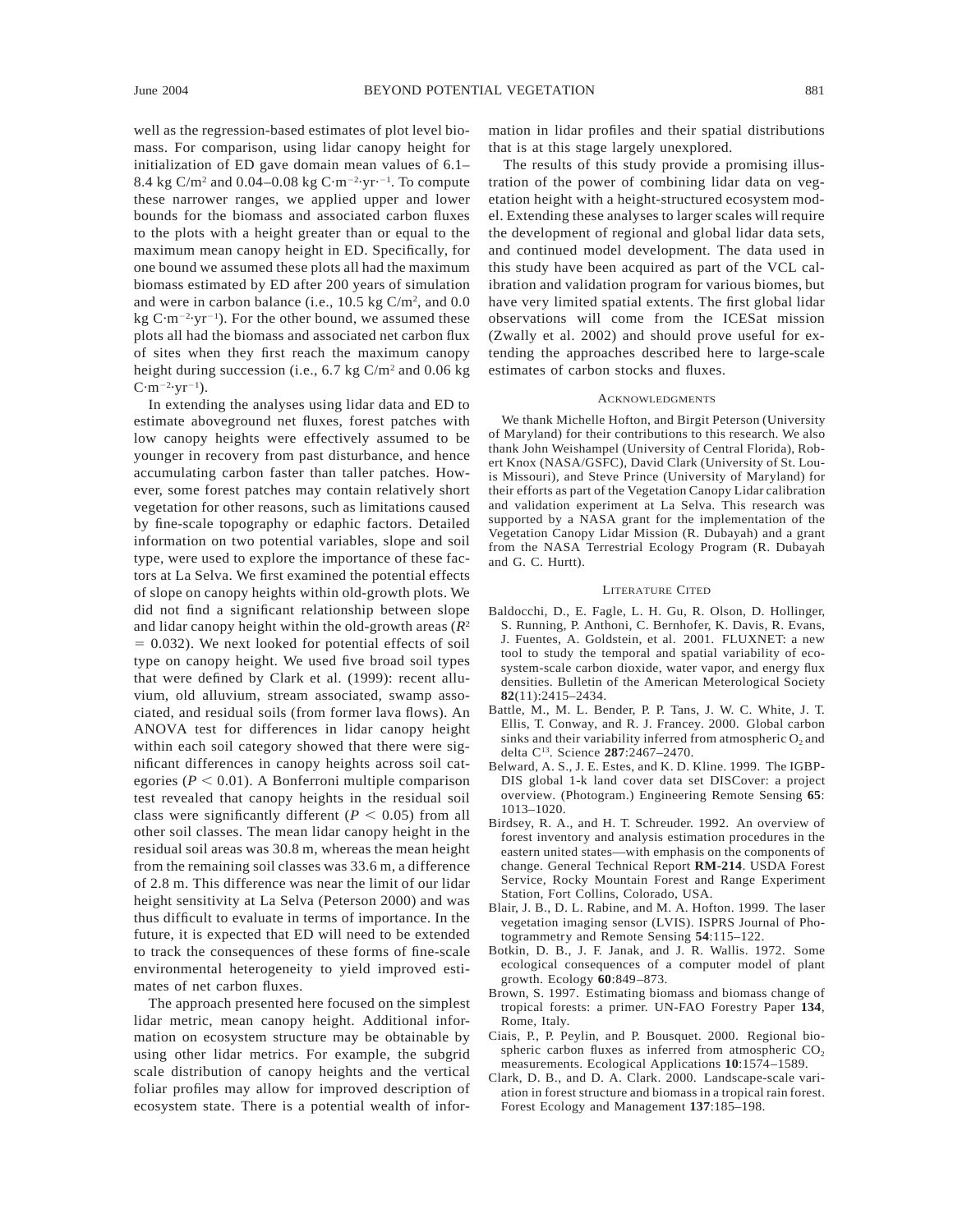- Clark, D. B., M. W. Palmer, and D. A. Clark. 1999. Edaphic factors and the landscape-scale distributions of tropical rain forest trees. Ecology **80**:2662–2675.
- Curran, P. J., G. M. Foody, R. M. Lucas, M. Honzak, and J. Grace. 1997. The carbon balance of tropical forests: from the local to the regional scale. Pages 201–227 *in* P. R. van Gardingen, G. M. Foody, and P. J. Curran, editors. Scalingup from cell to landscape. Cambridge University Press, Cambridge, UK.
- Drake, J. B., R. O. Dubayah, D. B. Clark, R. G. Knox, J. B. Blair, M. A. Hofton, R. L. Chazdon, J. F. Weishampel, and S. Prince. 2002*a*. Estimation of tropical forest structural characteristics using large-footprint lidar. Remote Sensing of Environment **79**:305–319.
- Drake, J. B., R. O. Dubayah, R. G. Knox, D. B. Clark, and J. B. Blair. 2002*b*. Sensitivity of large-footprint lidar to canopy structure and biomass in a neotropical rainforest. Remote Sensing of Environment **81**:378–392.
- Drake, J. B., R. G. Knox, R. O. Dubayah, D. B. Clark, R. Condit, J. B. Blair, and M. Hofton. 2003. Aboveground biomass estimation in closed-canopy Neotropical forests using lidar remote sensing: factors affecting generality of relationships. Global Ecology and Biogeography **12**:147– 159.
- Drake, J. B., and J. F. Weishampel. 2000. Multifractal analysis of canopy height measures in a longleaf pine savanna. Forest Ecology and Management **128**:121–127.
- Dubayah, R., J. B. Blair, J. Bufton, D. Clark, J. JaJa, R. Knox, S. Luthcke, S. Prince, and J. Weishampel. 1997. The vegetation canopy lidar mission. Pages 100–112 *in* Proceedings of land satellite information in the next decade. II: Sources and applications. American Society for Photogrammetry and Remote Sensing, Bethesda, Maryland, USA.
- Dubayah, R. O., and J. B. Drake. 2000. Lidar remote sensing for forestry. Journal of Forestry **98**:44–46.
- Dubayah, R. O., R. G. Knox, M. A. Hofton, J. B. Blair, and J. B. Drake. 2000. Land surface characterization using lidar remote sensing. Pages 25–38 *in* M. J. Hill and R. J. Aspinall, editors. Spatial information for land use management. Gordon and Breach Science Publishers, Amsterdam, The Netherlands.
- Fan, S., M. Gloor, J. Mahlman, S. Pacala, J. Sarmiento, T. Takahashi, and P. Tans. 1998. A large terrestrial carbon sink in North America implied by atmospheric and oceanic carbon dioxide data and models. Science **282**:442–446.
- Foody, G. M., G. Palubinskas, R. M. Lucas, P. J. Curran, and M. Honzak. 1996. Identifying terrestrial carbon sinks: classification of successional stages in regenerating tropical forest from Landsat TM data. Remote Sensing of Environment **55**:205–216.
- Gillespie, A. J. R. 1999. Rationale for a national annual forest inventory program. Journal of Forestry **97**(12):16–20.
- Gloor, M., S. M. Fan, S. Pacala, and J. Sarmiento. 2000. Optimal sampling of the atmosphere for purpose of inverse modeling: a model study. Global Biogeochemical Cycles **14**:407–428.
- Goldewijk, K. K. 2001. Estimating global land use change over the past 300 years: the HYDE database. Global Biogeochemical Cycles **15**(2):417–433.
- Goodale, C. L., M. J. Apps, R. A. Birdsey, C. B. Field, L. S. Heath, R. A. Houghton, J. C. Jenkins, G. H. Kohlmaier, W. Kurz, S. R. Liu, G. J. Nabuurs, S. Nilsson, et al. 2002. Forest carbon sinks in the Northern Hemisphere. Ecological Applications **12**(3):891–899.
- Goulden, M. L., J. W. Munger, and S. M. Fan. 1996. Exchange of carbon dioxide by a deciduous forest: response to interannual variability. Science **271**:1576–1578.
- Grace, J., J. Lloyd, J. Mcintyre, A. C. Miranda, P. Meir, H. S. Miranda, C. Nobre, J. Moncrieff, J. Massheder, Y. Malhi,

I. Wright, and J. Gash. 1995. Carbon dioxide uptake by an undisturbed tropical rain-forest in Southwest Amazonia, 1992–1993. Science **270**:778–780.

- Guariguata, M. R., R. L. Chazdon, J. S. Denslow, J. M. Dupuy, and L. Anderson. 1997. Structure and floristics of secondary and old-growth forest stands in lowland Costa Rica. Plant Ecology **132**:107–120.
- Gurney, K., R. M. Law, A. S. Denning, P. J. Rayner, D. Baker, P. Bousquet, L. Bruhwiler, Y. H. Chen, P. Ciais, S. Fan, I. Y. Fung, M. Gloor, et al. 2002. Towards robust regional estimates of CO<sub>2</sub> sources and sinks using atmospheric transport models. Nature **415**(6872):626–630.
- Harding, D. J., M. A. Lefsky, G. G. Parker, and J. B. Blair. 2001. Laser altimeter canopy height profiles: methods and validation for closed-canopy, broadleaf forests. Remote Sensing of Environment **76**:283–297.
- Hartshorn, G. S., and B. E. Hammel. 1994. Vegetation types and floristic patterns. Pages 73–89 in L. A. McDade, K. S. Bawa, H. A. Hespenheide, and G. S. Hartshorn, editors. La Selva: ecology and natural history of a Neotropical rain forest. University of Chicago Press, Chicago, Illinois, USA.
- Hofton, M., L. Rocchio, J. B. Blair, and R. Dubayah. 2002. Validation of vegetation canopy lidar sub-canopy topography measurements for a dense tropical forest. Journal of Geodynamics **34**:491–502.
- Holdridge, L. R., W. C. Grenke, W. H. Hatheway, T. Liang, and J. J. A. Tosi. 1971. Forest environments in Tropical life zones: a pilot study. Pergamon Press, New York, New York, USA.
- Houghton, R. A., K. T. Lawrence, J. L. Hackler, and S. Brown. 2001. The spatial distribution of forest biomass in the Brazilian Amazon: a comparison of estimates. Global Change Biology **7**:731–746.
- Hurtt, G. C., P. R. Moorcroft, S. W. Pacala, and S. A. Levin. 1998. Terrestrial models and global change: challenges for the future. Global Change Biology **4**:581–590.
- Hurtt, G. C., S. Pacala, P. Moorcroft, J. P. Caspersen, E. Shevliakova, R. A. Houghton, and B. Moore. 2002. Projecting the future of the US carbon sink. Proceedings of the National Academy of Sciences (USA) **99**(3):1389– 1394.
- Kasischke, E. S., J. M. Melack, and M. C. Dobson. 1997. The use of imaging radars for ecological applications: a review. Remote Sensing of Environment **59**:141–156.
- Lefsky, M. A., W. B. Cohen, S. A. Acker, G. G. Parker, T. A. Spies, and D. Harding. 1999*a*. Lidar remote sensing of the canopy structure and biophysical properties of Douglasfir western hemlock forests. Remote Sensing of Environment **70**:339–361.
- Lefsky, M. A., W. B. Cohen, G. G. Parker, and D. J. Harding. 2002. Lidar remote sensing for ecosystem studies. Bio-Science **52**:19–30.
- Lefsky, M. A., W. B. Cohen, and T. A. Spies. 2001. An evaluation of alternate remote sensing products for forest inventory, monitoring, and mapping of Douglas-fir forests in western Oregon. Canadian Journal of Forest Research **31**:78–87.
- Lefsky, M. A., D. Harding, W. B. Cohen, G. Parker, and H. H. Shugart. 1999*b*. Surface lidar remote sensing of basal area and biomass in deciduous forests of eastern Maryland, USA. Remote Sensing of Environment **67**:83–98.
- Lucas, R. M., M. Honzak, P. J. Curran, G. M. Foody, R. Milne, T. Brown, and S. Amaral. 2000. Mapping the regional extent of tropical forest regeneration stages in the Brazilian legal Amazon using NOAA AVHRR data. International Journal of Remote Sensing **21**(15):2855–2881.
- Magnussen, S., P. Eggermont, and V. N. LaRiccia. 1999. Recovering tree heights from airborne laser scanner data. Forest Science **45**:407–422.